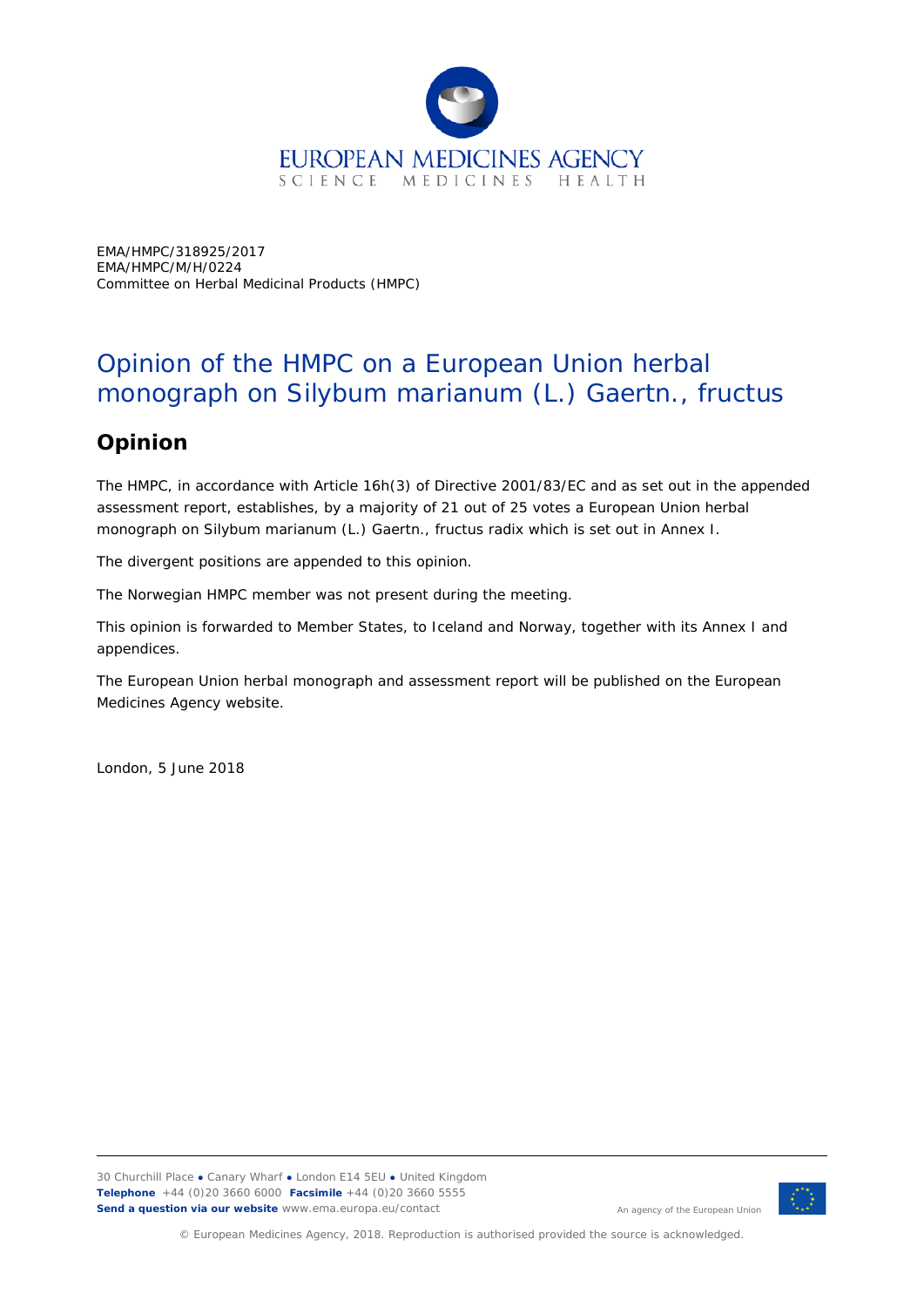**Annex I: European Union herbal monograph (EMA/HMPC/294187/2013)**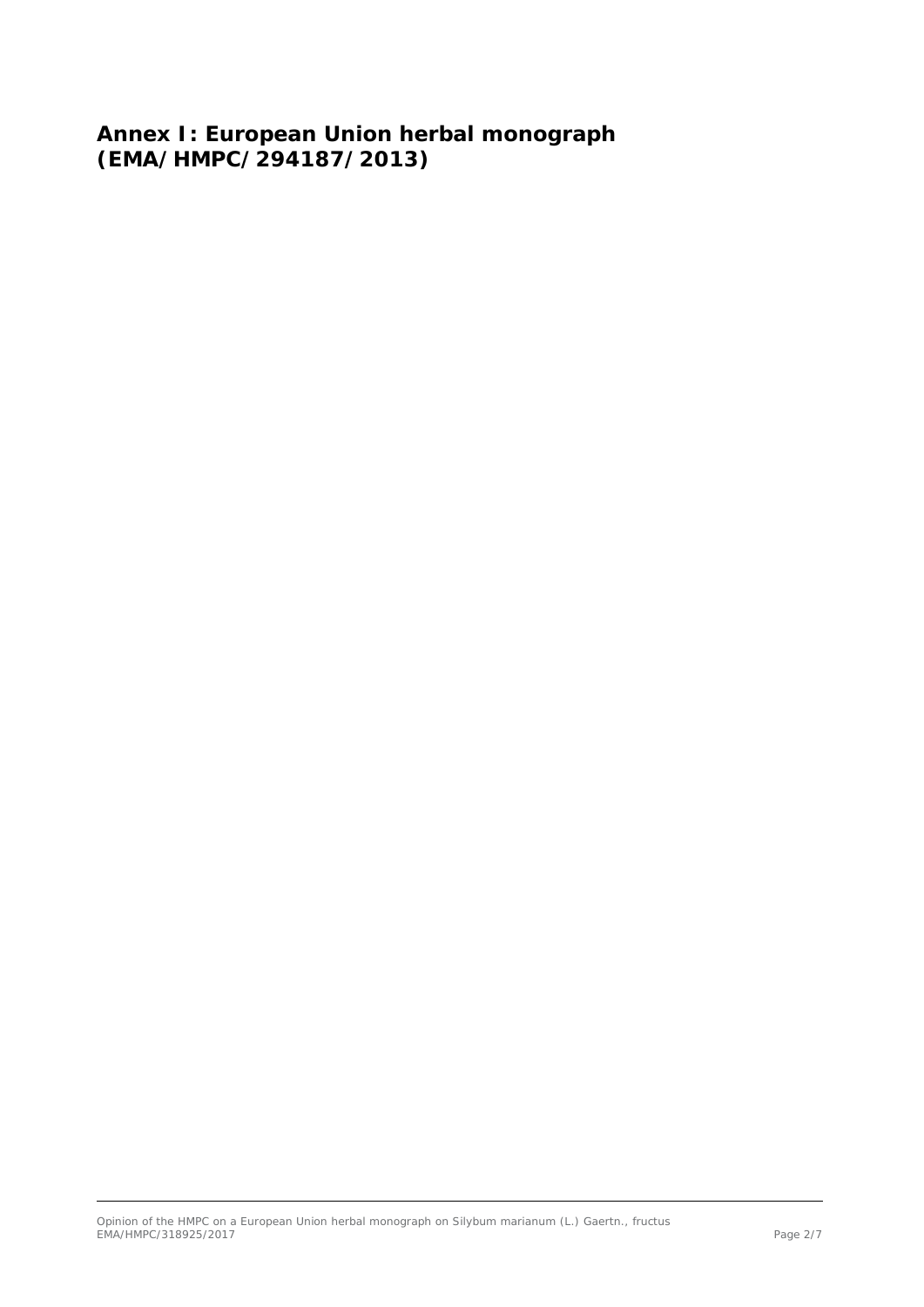**Appendix I: Assessment report (EMA/HMPC/294188/2013)**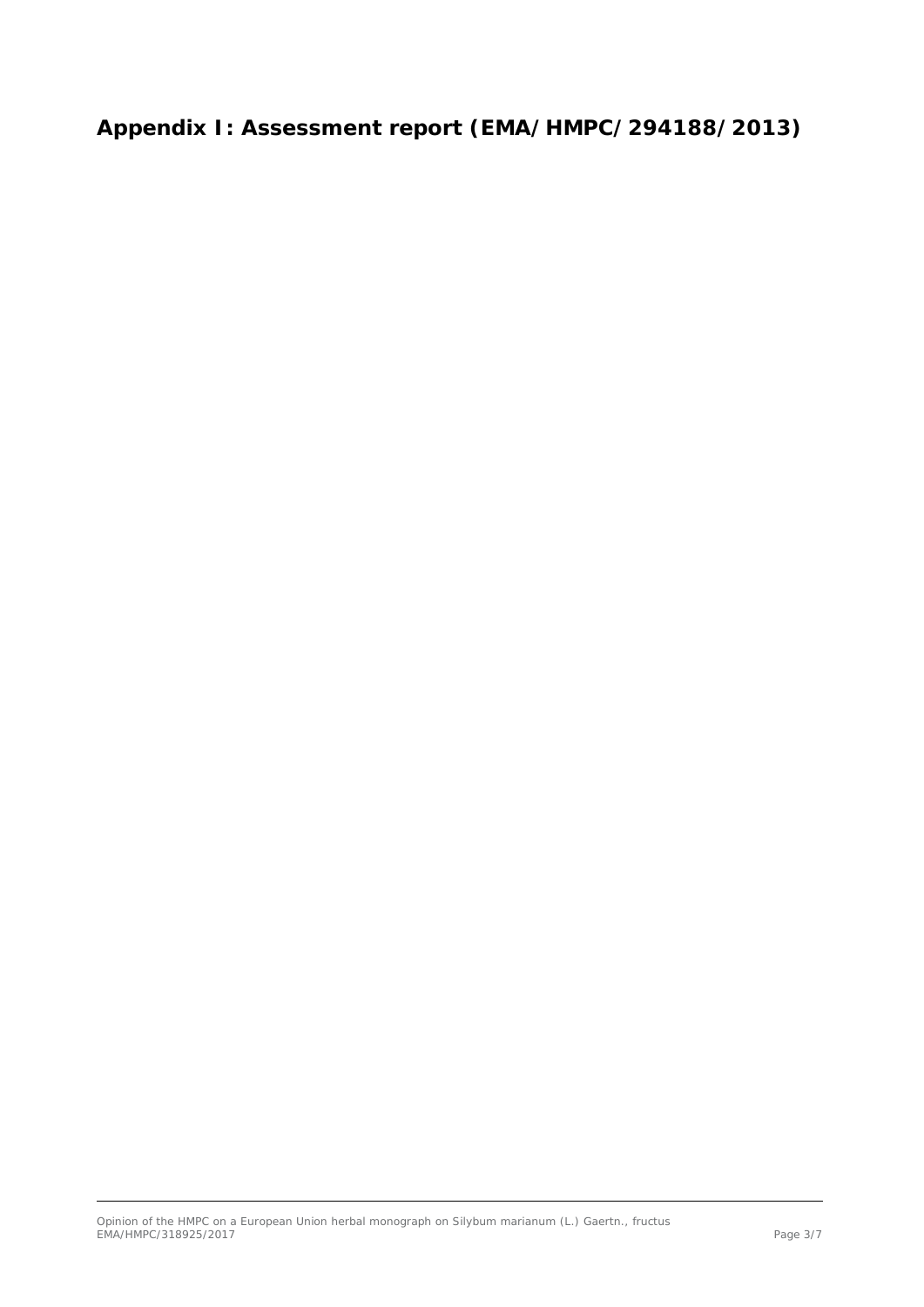## **Appendix II: Divergent positions**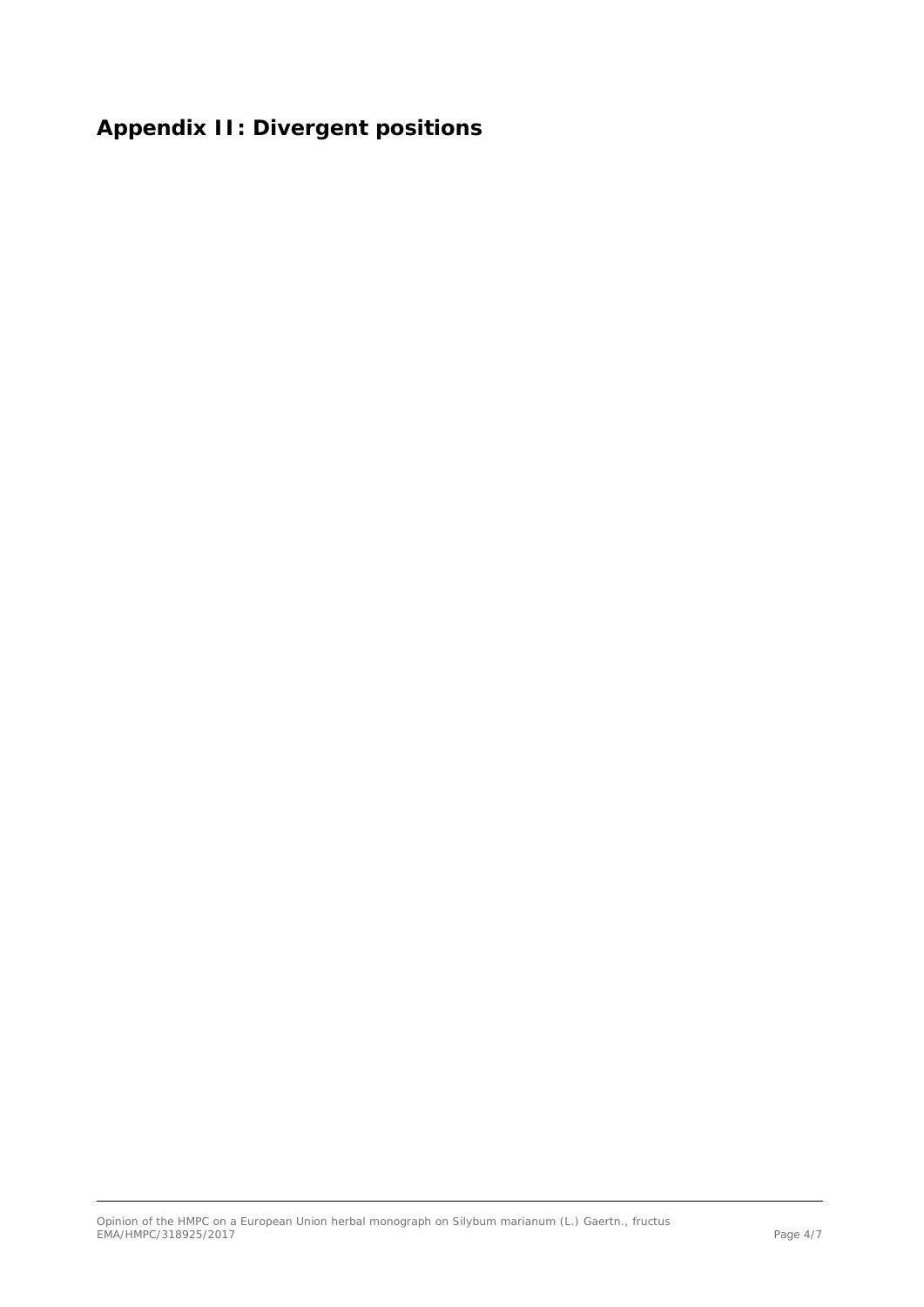The member of the HMPC mentioned below did not agree with the HMPC's opinion for the following reason:

The criteria for WEU are regarded fulfilled for one of the herbal preparations included in the monograph. In line with clinical data publicly available this preparation is currently in medicinal use for supportive treatment of the impaired liver. The finally proposed TU-indication mainly referring to digestive disorders and the support of the liver function is thus not agreed for this herbal preparation.

Astrid Obmann, HMPC alternate member from Austria

London, 5 June 2018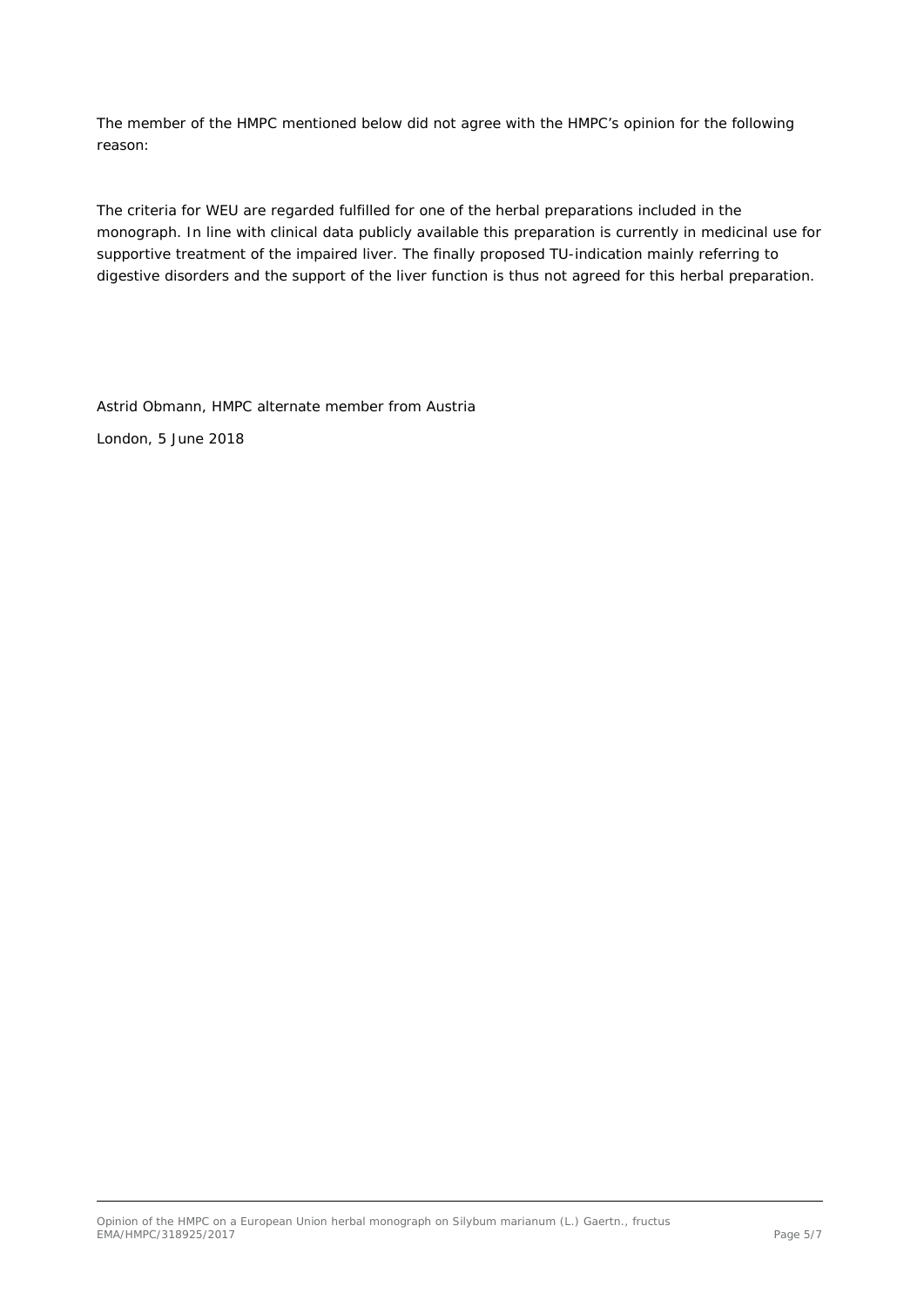The members of the HMPC mentioned below did not agree with the HMPC's opinion for the following reason:

We do not support the proposed European Union herbal monograph for Silybi mariani fructus.

We do not agree with the HMPC's opinion for the following reasons:

In our view the proposal for traditional use "*to support liver function after serious conditions have been excluded by a medical doctor*" is not a recognised medicinal indication and, in any event, is not suitable for self-diagnosis/self-medication.

Linda Anderson, HMPC Member from United Kingdom

Rachel Cox, HMPC Member from Ireland London, 5 June 2018